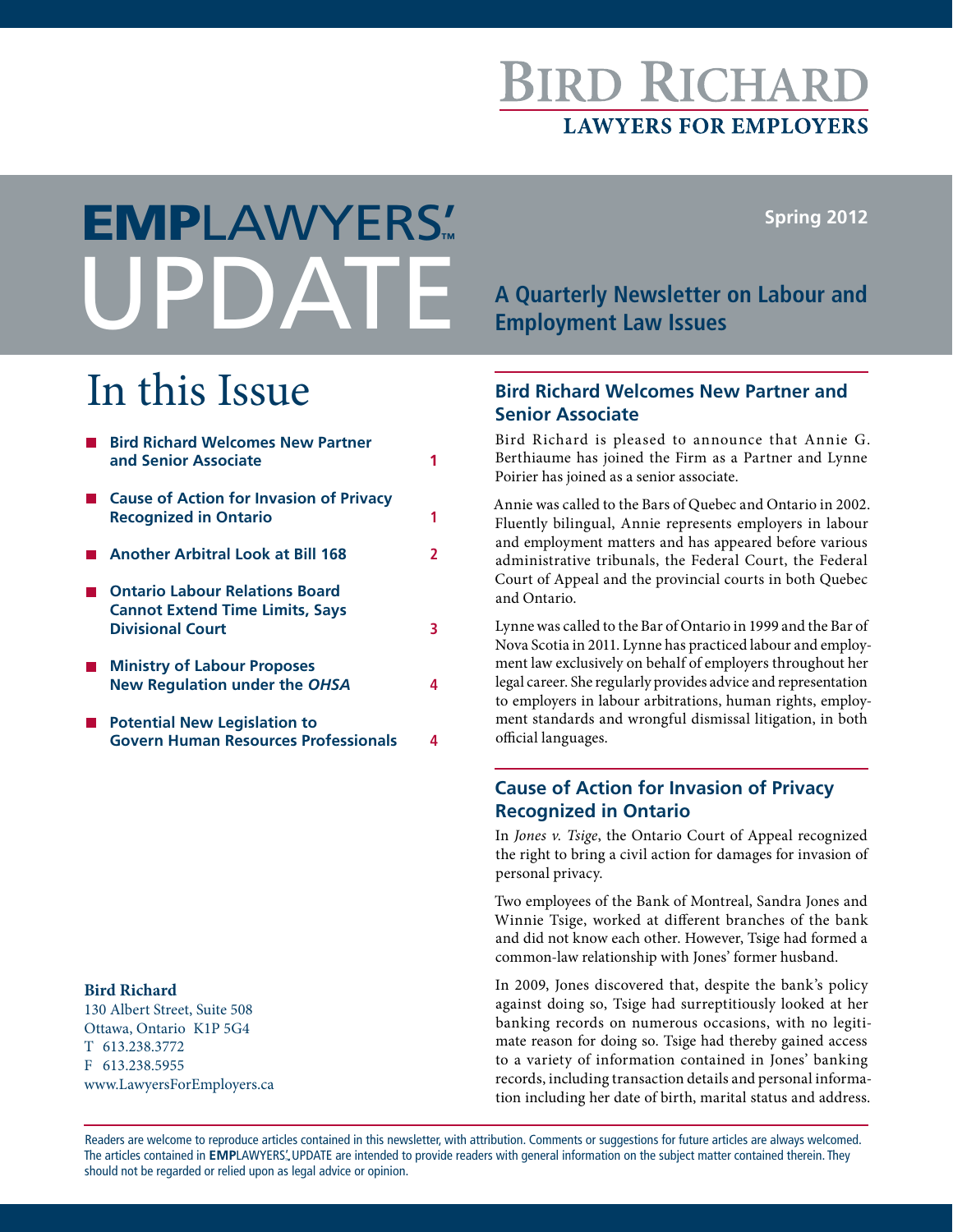**BIRD RICHARD LAWYERS FOR EMPLOYERS** 

Although Tsige did not record, publish or distribute any of the information, she nevertheless accessed the account information more than 174 times over the course of four years.

When Jones raised her suspicions that her account was being accessed, the bank confronted Tsige, who explained that she was involved in a financial dispute with Jones' former husband and simply wished to confirm that he was paying child support to Jones. Tsige recognized that what she had done was contrary to the bank's Code of Business Conduct and Ethics, as well as her professional responsibility. She apologized for her actions and ceased looking at the account information. The bank responded by disciplining Tsige, suspending her from work for one week and denying her bonus.

However, Jones brought a claim against Tsige, alleging that her privacy interest in her confidential banking information had been "irreversibly destroyed". She claimed damages in the amount of \$70,000 for invasion of privacy and breach of fiduciary duty, as well as punitive and exemplary damages in the amount of \$20,000.

Jones sought to have the case dealt with by way of summary judgment, and Tsige brought a cross-motion for summary judgment to have the action dismissed.

The motion judge determined that Tsige did not owe Jones a fiduciary obligation and dismissed that claim. With respect to invasion of privacy, the motion judge concluded that there is no "free-standing" right to privacy under the *Canadian Charter of Rights and Freedoms* or at common law, and Jones' case was dismissed.

Jones appealed to the Ontario Court of Appeal, which allowed her appeal and awarded her \$10,000 in damages.

In its decision, the Court first addressed the notion of "informational privacy" or, the claim of an individual, group or institution to determine for themselves when, how, and to what extent information about them is communicated to others. The Court determined that such a characterization would include Jones' claim to privacy in respect of her banking records.

The Court then addressed the *Charter* argument, explaining that the right to privacy has been accorded constitutional protection, and that an attempt has been made by the courts to ensure that the common law develops in a way that is consistent with the *Charter*. The Court found that this supported the recognition of a civil action for damages for intrusion upon Jones' privacy.

On the basis of the jurisprudence and legislation, the Court of Appeal chose to recognize the tort of "intrusion upon seclusion" and adopted the following criteria:

The plaintiff must show:

- 1. an unauthorized intrusion;
- 2. that would be highly offensive to a reasonable person;
- 3. upon a private matter; and,
- 4. that caused anguish and suffering.

This decision will likely have major implications across Canada, given that it has recognized a new common law tort: intrusion upon seclusion. Further, despite the fact that this case involved an action between two employees, the decision will have important implications for employers, particularly in Ontario. Employers may wish to exercise increased caution in respect of activities such as video surveillance of employees and computer monitoring, as these actions may give rise to a claim for damages on the basis of an intrusion upon employees' seclusion.

#### **Another Arbitral Look at Bill 168**

In *National Steel Car Ltd. v. United Steelworkers, Local 7135*, Arbitrator Craven addressed a situation of workplace violence and the impact of Bill 168.

The grievor was a radio control crane operator who worked under the direction of Al Gogo, a lead hand, and under the supervision of foreman Albert Cule. There was a history of conflict between the grievor and Mr. Gogo.

On May 31st, 2011, Mr. Gogo believed that the grievor had taken an extended lunch break and reported this to the grievor's supervisors. Later that same day, the grievor approached Mr. Gogo and called him a "rat". The two men began to yell and exchange obscenities, and Mr. Gogo suggested to the grievor that they "take it outside" and "do this like a man." The grievor walked away from the suggestion of a fistfight, but was overheard saying that he was going to "get" or "bring" his "ammo". Mr. Gogo interpreted the comment as a threat of gun violence, given that he was aware that the grievor owned firearms.

Mr. Gogo complained of the incident to his supervisor, and the Company launched an investigation. It was revealed during the investigation that witnesses had heard the grievor say something about bringing or loading ammo. However, when the grievor was interviewed, he stated that he had said he would "use his intuition", which his colleagues had likely heard as "ammunition" and later reported as ammo.

Following further interviews, it was determined that: the grievor had in fact stated that he would bring in or load ammo, the comment amounted to a threat of workplace violence, and the grievor had been dishonest in denying the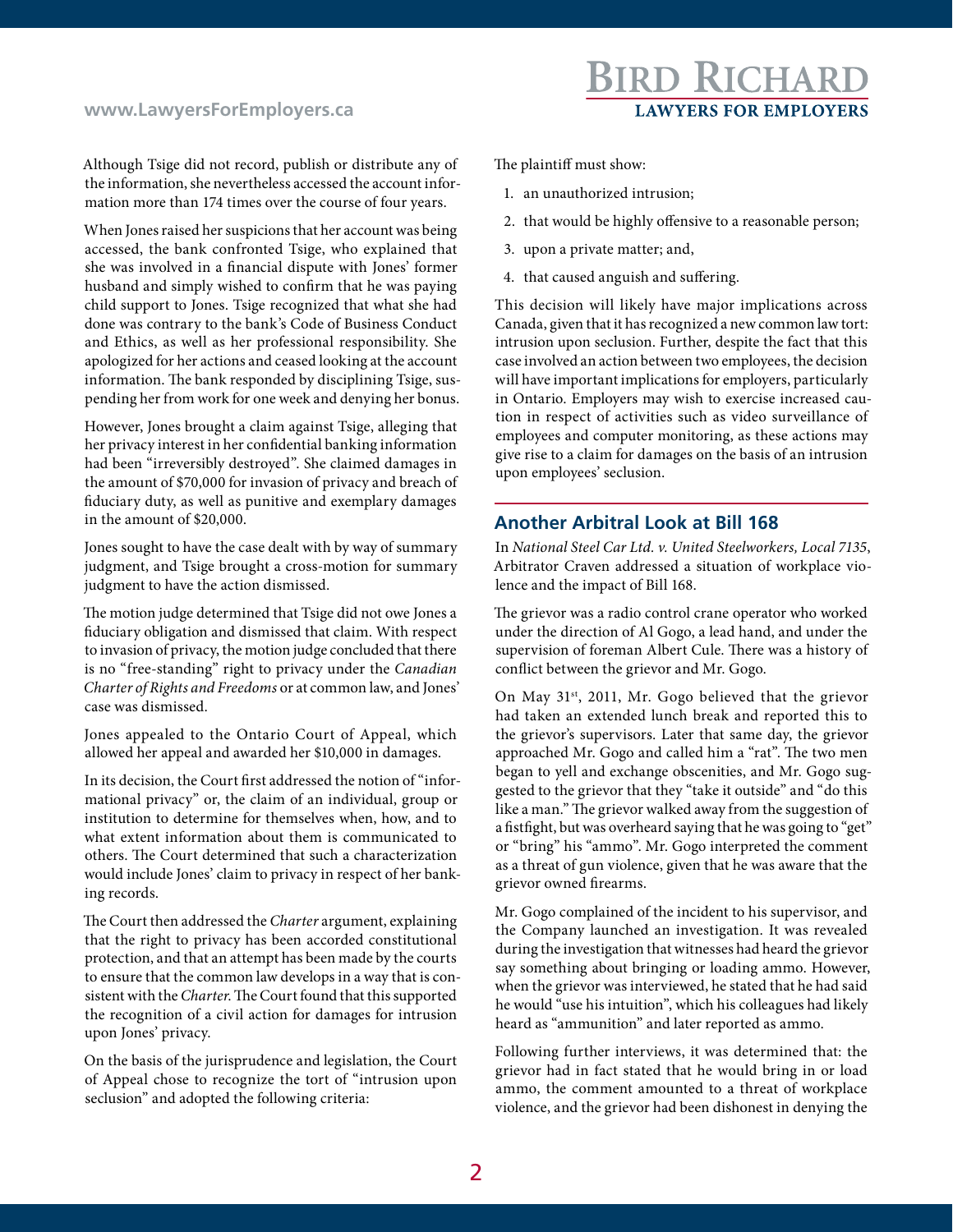### **BIRD RICHARD LAWYERS FOR EMPLOYERS**

allegations during the investigation. The grievor was discharged. A criminal charge was also laid, but was withdrawn after the grievor entered into a peace bond.

On the evidence, Arbitrator Craven determined that the grievor had said something similar to "next time I'll bring my ammo". It was also found that the grievor had not been forthright during the investigation, nor at arbitration.

Although the evidence revealed that the common reaction to the event by witnesses had been surprise, rather than terror, the arbitrator relied on the definitions of "workplace violence" under both Bill 168 and the Company policy, and found that it was reasonable for Mr. Gogo and witnesses to have understood the grievor's comment to be a threat to exercise physical force against them in the workplace.

Arbitrator Craven also found that Mr. Gogo had also engaged in a form of workplace violence, which the employees who witnessed it were obliged to report, and which the Company was required to investigate. However, Mr. Gogo's workplace violence had not been investigated by the Company, and was not the subject of the arbitrator's award.

In determining whether discharge was an appropriate disciplinary response, the arbitrator considered the traditional mitigating and aggravating factors, including the fact that the grievor was treated differently than Mr. Gogo, the grievor's outburst was a one-time, momentary flare-up, and the grievor was unlikely to engage in another act of workplace violence.

After consideration of these factors, the arbitrator concluded that a short suspension should be substituted for the discharge. The grievor was reinstated to employment on the condition that, for a period of two years following the date of the award, any act of workplace violence would result in discharge.

Employers are thus reminded that, while incidents of workplace violence must be taken seriously, a dismissal based on workplace violence is unlikely to be upheld if it is not in accordance with sound labour law principles, including: conducting a proper investigation, treating similar cases similarly, and giving consideration to mitigating factors.

#### **Ontario Labour Relations Board Cannot Extend Time Limits, Says Divisional Court**

In a recent decision, the Ontario Divisional Court held that the Ontario Labour Relations Board (the "Board") cannot extend the time limits for the referral of a grievance to arbitration.

In *Greater Essex County District School Board v. United Association*, the Collective Agreement between the parties contained a time limit for the referral of a grievance to arbitration, which read as follows:

"…[the grievance] may proceed directly to arbitration under the provisions set out in Article 18, within fourteen (14) regular working days from the date the grievance arose, but not later…

Any grievance submitted by…the Union…that has not been carried through Article 17 – Grievance Procedure Clauses and in accordance with the time limits specified, or mutually agreed to, will be deemed to have been settled satisfactorily by the parties of the grievance."

In 2004, the Union filed a grievance regarding construction work that was being done by non-unionized workers at two schools. The Union referred the grievance to arbitration four months after the 14-day time limit had expired, without any explanation for the delay.

As a result of intervening decisions that affected the parties in 2006 and following, the School Board was declared to be the employer of the workers. Thus, five years after the grievance was filed, the Board found that the Collective Agreement time limits could be extended and that the grievance was therefore arbitrable. The Board finally concluded that the School Board had in fact breached the Collective Agreement six years after the grievance was filed.

On judicial review, the Court found that the grievance was inarbitrable as a result of the time limit in the Collective Agreement. The Court explained that the words in the Collective Agreement must be given their plain meaning, and the intention of the parties in this case was to establish *mandatory* time limits. The Collective Agreement specified clear consequences in the event that time limits were not met. On the basis of this Collective Agreement language, the Court found that the grievance no longer existed, and was deemed to have been settled.

Significantly, the Court further explained that section 48(16) of the *Labour Relations Act, 1995* cannot be applied to extend the time limits for referring a grievance to arbitration, as it applies only to the *filing* of a grievance, and not to the *referral* of a grievance to arbitration.

The Court in this case therefore determined that the Board's decision was unreasonable, and the Board's decision was quashed.

This decision provides Ontario employers with certainty that, if a grievance is not referred to arbitration in a timely manner, the Board will not be permitted to hear the grievance, so long as the relevant collective agreement time limits are of a mandatory nature, as they were in this case.